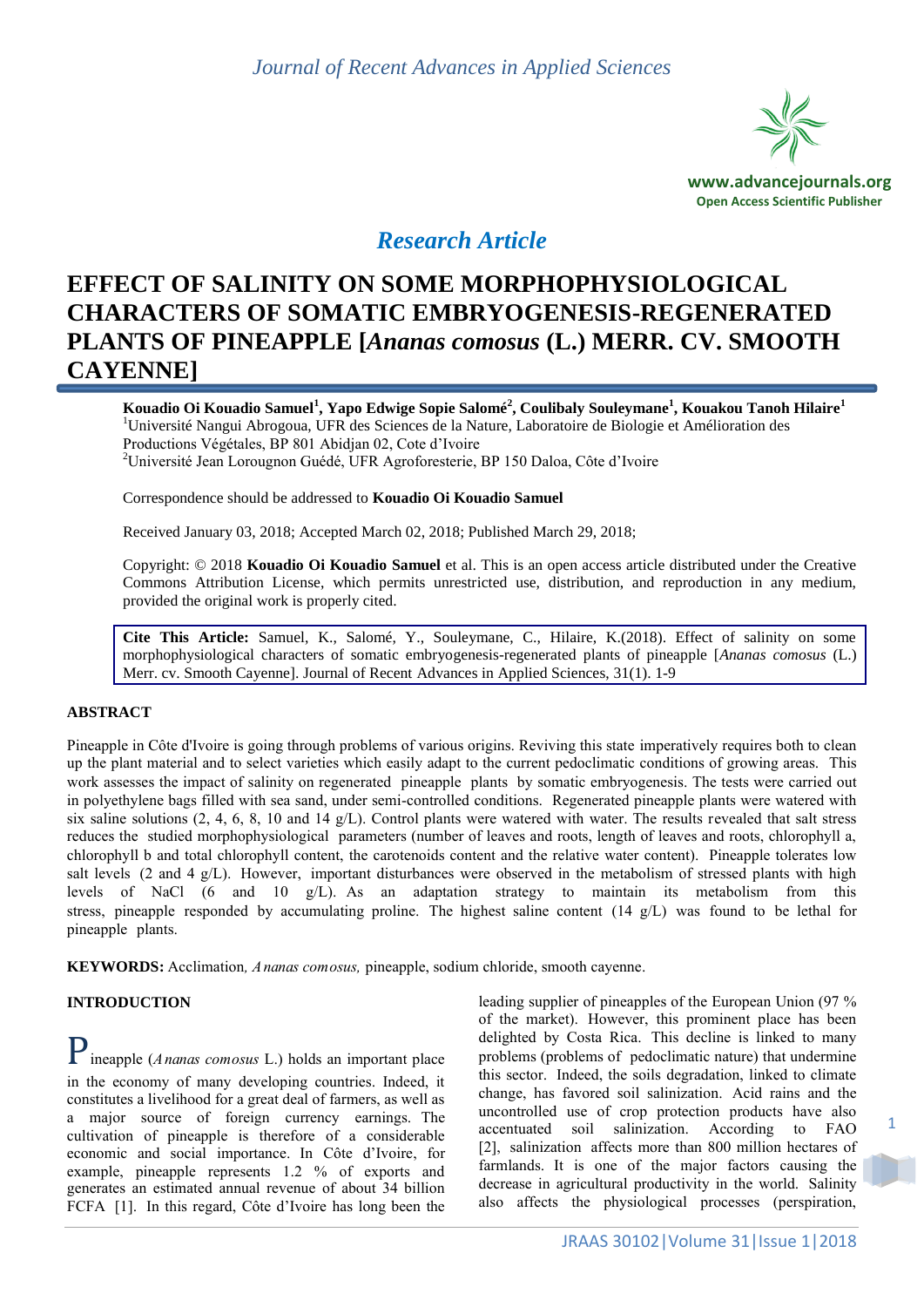photosynthesis, translocation and respiration). In addition, it causes water and/or ionic imbalance in plants [3, 4]. Several studies revealed that some species use strategies to mitigate the impact of salinity. The synthesis of organic compounds called osmoticum and osmoprotectors, such as proteins, soluble sugars [5], amino acids [6], and more specifically proline, is one of the strategies that plants develop to minimize the impact of salinity [7]. Thus, a thorough knowledge of the physiological, chemical, biochemical and genetic mechanisms of salinity tolerance would help to select a variety of pineapple that adapts to pedoclimatic conditions. The objective of this study is to evaluate the impact of salinity on the pineapple vitroplants regenerated through somatic embryogenesis.

The aim of this study was to examine the behavior of pineapple plants from vitroculture in response to NaCl stress after acclimation.

#### **MATERIAL & METHODS**

The experiment was carried out at the Plant Tissue Culture Laboratories, Plant Production Research Pole, Nangui Abrogoua University, Abidjan, Côte d'Ivoire.

#### **Plant material**

Plant material was consisted to 4-month old acclimated pineapple plants (*Ananas comosus* L. var. Smooth Cayenne, cv. CI 16) from *in vitro* regeneration by somatic embryogenesis.

#### **Application of saline stress**

Acclimated plants were transplanted into black polythene bags (10 cm x 20 cm). These bags were pre-filled with sea sand and perforated to prevent water excess and roots asphyxiation. The bags containing the seedlings were kept in a tunnel at a temperature ranging between 28 and 42°C and a relative humidity oscillating between 92 and 95%. These plants were watered with six concentration of NaCl  $(2, 4, 6, 8, 10, 14, g/L)$ . Control plants were sprayed with distilled water. Bags were kept under field capacity moisture by regular watering with the different solutions of NaCl and water at a rate of 30 mL per plant every two days. Experimental design was completely random block. Four tests with two repetitions were used. Each saline concentration was one test. For each test, thirty seedlings were used.

#### **Morphophysiological parameters**

Pineapple plants were removed from their bags after two months of saline treatments. Then, their leaves and roots were counted and measured.

#### **Determination of chlorophyll pigments and carotenoids**

The leaf pigments (chlorophylls and carotenoids) were extracted according to the method described by Dekok *et al*. [8]. This method was adapted to our plant material. The extraction was carried out on the upper third of the leaf D (the rosette longest leaf). Approximately, 100 mg of cut leaves were milled with a pinch of Fontainebleau sand and calcium carbonate in 10 mL of 20 % acetone. The ground material was centrifuged at 5000 rpm during 15 min at 4 °C. The resulted supernatant constituted the crude extract of leaf pigments. The determination of chlorophyll pigments and carotenoids was carried out on the basis of the method described by Lichtenthaler<sup>[9]</sup>. The different concentrations were calculated according to the following formulas:

Chl a ( $\mu$ g/g FM) = [(12.25 x OD<sub>663</sub> – 2.79 x OD<sub>647</sub>) x V]/m Chl b ( $\mu$ g/g FM) = [(21.5 x OD<sub>647</sub> – 5.10 x OD<sub>663</sub>) x V]/m Chl tot ( $\mu$ g/g FM) = [(7.15 x OD<sub>663</sub> + 18.71x OD<sub>647</sub>) x V]/m Car ( $\mu$ g/g FM) = [((1000 x OD<sub>470</sub> – 1.82 x Chl a – 85.02 x Chl b) / 198) x V]/m

With,  $V = \text{final volume of crude extract}, m = \text{mass of milled}$ leaves, FM= fresh material, Chl= chlorophyll, Car= carotenoids and OD= Optical density.

#### **Determination of proline**

Samples extraction and determination were carried out according to the method of Dreir and Goring (1974) [10]. 100 mg of fresh material (FM) from the leaf D were weighed and then homogenized in 3 mL of 40 % of methanol. The whole was heated in a bain-marie (85 °C) during 30 min. After cooling in melting ice, the mixture was centrifuged at 4000 rpm during 10 minutes and the resulted supernatant constituted the proline extract to be determined. Approximately, 1 mL of collected extract was added to 1mL of glacial acetic acid, 25 mg of ninhydrin and 1 mL of the mixture I (prepared from 120 mL of distilled water, 300 mL of acetic acid  $(CH_3COOH)$  and 80 mL of phosphoric acid  $(H_3PO_4)$ ). The mixture was heated to boiling (100 °C, during 45 min) until it turns red. After cooling, 5 mL of toluene were added to the solution, stirred during about 15 to 20 seconds and then left standing for 30 minutes. The toluene phase was sampled and its absorbance is read at 528 nm with the spectrophotometer (A & ELAB UV/VIS SPECTROPHOTOMETER) using toluene as a reference. The amount of proline is calculated using the extinction coefficient by the below formula:

$$
C = \frac{OD}{\varepsilon \cdot d}
$$

With,  $\epsilon$  = 0.9986 mM/L/cm, d (cm) = Diameter of the spectrophotometer tube and  $C=$  concentration of proline (mg/g MF), OD= Optical density.  $\overline{\phantom{a}}$ 

#### **Relative leaf water content**

Relative leaf water content was determined by the method of Clarke and McCaig<sup>[11]</sup>. The leaves per plant and per bag were weighed in order to determine their fresh weight. Subsequently, the leaves in jars with distilled water were placed in a dark place at 4°C during 24 hours. Then, the turgor weight was determined. The samples were oven dried at 80°C during 48 h to determine dry weight of leaves. The relative content was calculated according to the following formula:

$$
RWC = \frac{FW - DW}{TW - DW} \times 100
$$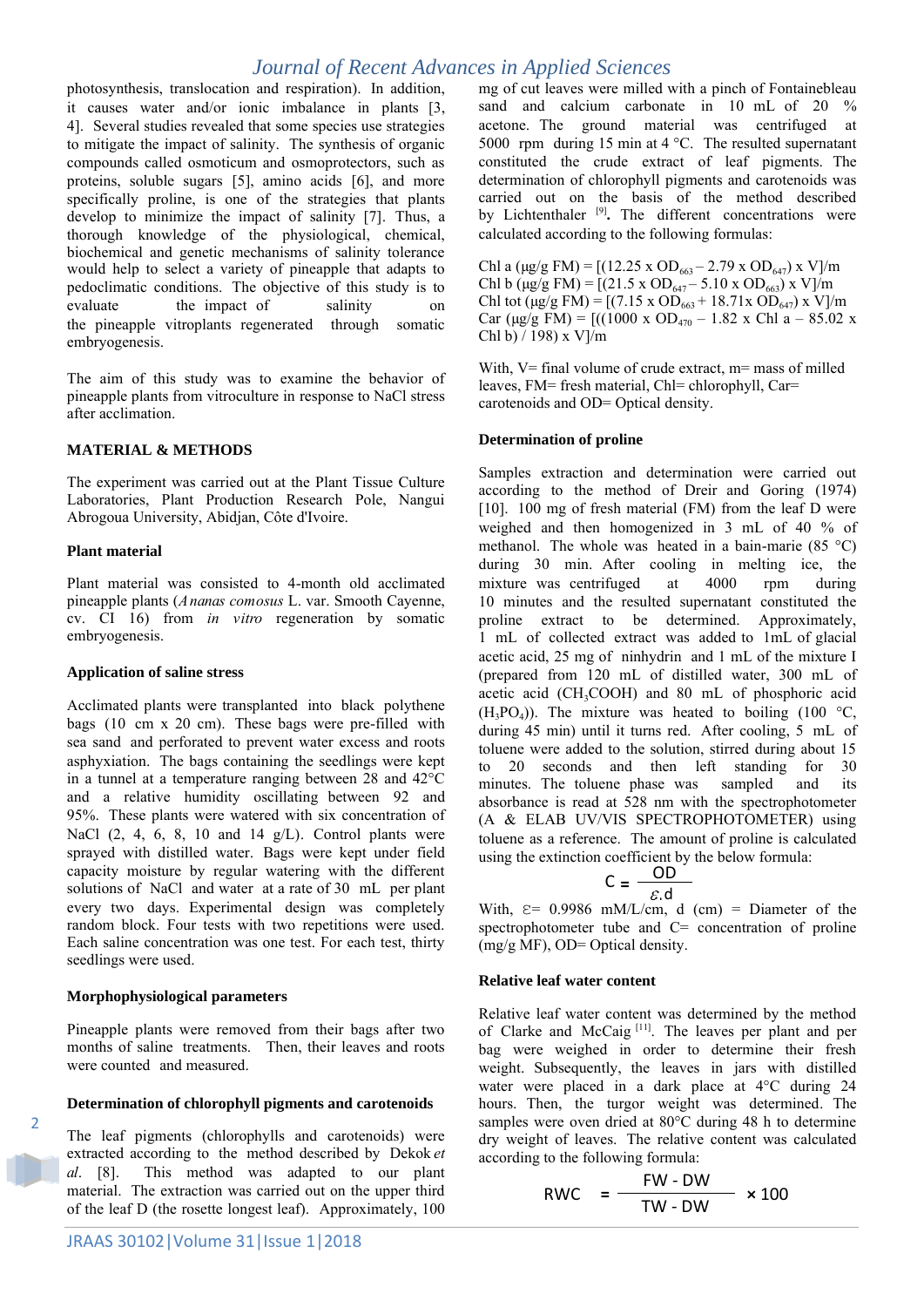With, FW= fresh weight of the leaves, DW= dry weight of the leaves, TW= turgor weight and RWC= relative water content.

#### **Statistical analysis**

Completely randomized design was used with five replicates. The data were subjected to analysis of variances

### **RESULTS**

#### **Effect of NaCl on the morphological parameters of pineapple**

#### **Leaf length of pineapple plants**

The growth in length of leaves is significantly  $(p \lt 0.0001)$  influenced by salt stress. The saline concentration of 2 g/L did not considerably influence the leaf length growth (14.02 cm) as compared to the control treatment (15.41 cm); approximately only 9.02 % reduction. However, saline concentrations at a high level  $(4, 6 \text{ and } 10 \text{ g/L})$  have inhibited growth in plant length (Table 1). This inhibition is stronger as the concentration of NaCl is high. Thus, 10 g/L was the saline concentration that induced the lowest leaf growth (01.63 cm) as compared to the control concentration (15.41 cm), a reduction of about 89.42 %. This saline concentration caused a crumbling of old leaves as well as a slight yellowing of the leaves. These signs of chlorosis are very often followed by the death of those leaves.

#### **Root length of pineapple plants**

The growth in root length is strongly slowed down in the presence of high saline concentrations  $(4 - 6$  and  $10 \text{ g/L})$ (Figure 1). Thus, the saline concentration of 4 g/L induced a growth of 6.89 cm (48.85 % reduction) whereas 6 g/L NaCl strongly inhibits growth in root length (4.05 cm or 70.15 % reduction). Saline concentration 10 g/L induced the lowest root growth (0.75 cm), or 94.43 % reduction. In contrast, treatment with 2 g/L NaCl did not significantly influence root growth (11.95 cm) compared to the control treatment (only a reduction of 11.28 %) (Table 1).

#### **Number of pineapple leaves**

The results show a decrease in the phyllogenesis of the treated plants as compared to those induced by the control treatment (14.33 leaves), when the concentration of NaCl in the acclimation substrate is greater than 2 g/L. Thus, the lowest numbers of leaves emitted were obtained with the concentrations of 4, 6 and 10 g/L of NaCl; producing respectively 08.33; 05.67 and 02.25 leaves. The saline concentration of 2 g/L allowed the production of the largest number of leaves (13.67 leaves); statistically identical to that of the control (14.33 leaves) (Table 1).

#### **Number of pineapple roots**

Induction of roots in pineapple plants was significantly influenced ( $p<0.0001$ ) by salt stress (Table 1). Indeed, rhizogenesis decreases with increasing NaCl concentration of the acclimation substrate. Thus, salt concentrations of 4-6 and 10 g/L negatively affected the number of the generated roots (06.33, 03.97 and 01.17 roots, respectively). However, the content of 2 g/L salt did not statistically influence rhizogenesis (10.94 roots) as compared to control treatment (12.21 roots). NaCl concentration of 14 g/L was lethal for all pineapple plants. The results from the salt stress application on the morphological parameters revealed that pineapple tolerates low salt contents  $(2 g/L)$  whose effects are statistically identical to those of the control treatment (0 g/L NaCl ). On the other hand, all these parameters are strongly influenced as soon as the salt content reaches 4 g/L.

|                | <b>Morphological parameters</b>      |                                     |                               |                              |  |  |
|----------------|--------------------------------------|-------------------------------------|-------------------------------|------------------------------|--|--|
| NaCl $(g/L)$   | <b>Mean length of leaves</b><br>(cm) | <b>Mean length of roots</b><br>(cm) | Mean number of<br>leaves (no) | Mean number of<br>roots (no) |  |  |
| $\theta$       | $15.41 \pm 1.67a$                    | $13.47 \pm 0.27a$                   | $14.33 \pm 0.10a$             | $12.21 \pm 0.16a$            |  |  |
| $\overline{2}$ | $14.02 \pm 0.91a$                    | $11.95 \pm 2.07a$                   | $13.67 \pm 1.47a$             | $10.94 \pm 0.09a$            |  |  |
|                | $09.63 \pm 1.02$                     | $06.89 \pm 2.54b$                   | $08.33 \pm 1.15b$             | $06.33 \pm 1.23b$            |  |  |
| 6              | $06.02 \pm 0.17c$                    | $04.02 \pm 0.98c$                   | $05.67 \pm 0.28c$             | $03.97 \pm 0.67c$            |  |  |
| 10             | $01.63 \pm 0.21d$                    | $0.75 \pm 0.36d$                    | $02.25 \pm 0.81d$             | $01.17 \pm 0.19d$            |  |  |
| 14             | $0 \pm 0e$                           | $0 \pm 0e$                          | $0 \pm 0e$                    | $0 \pm 0e$                   |  |  |

**Table 1:** Effect of NaCl on vegetative characteristics of pineapple plant

JRAAS 30102|Volume 31|Issue 1|2018

(ANOVA) using the STATISTICA 7.1 software and mean values were compared using Newman-Keuls. For percentages that are non-parametric values, the data was first transformed by Arcsin  $(\forall x)$  before any statistical comparison.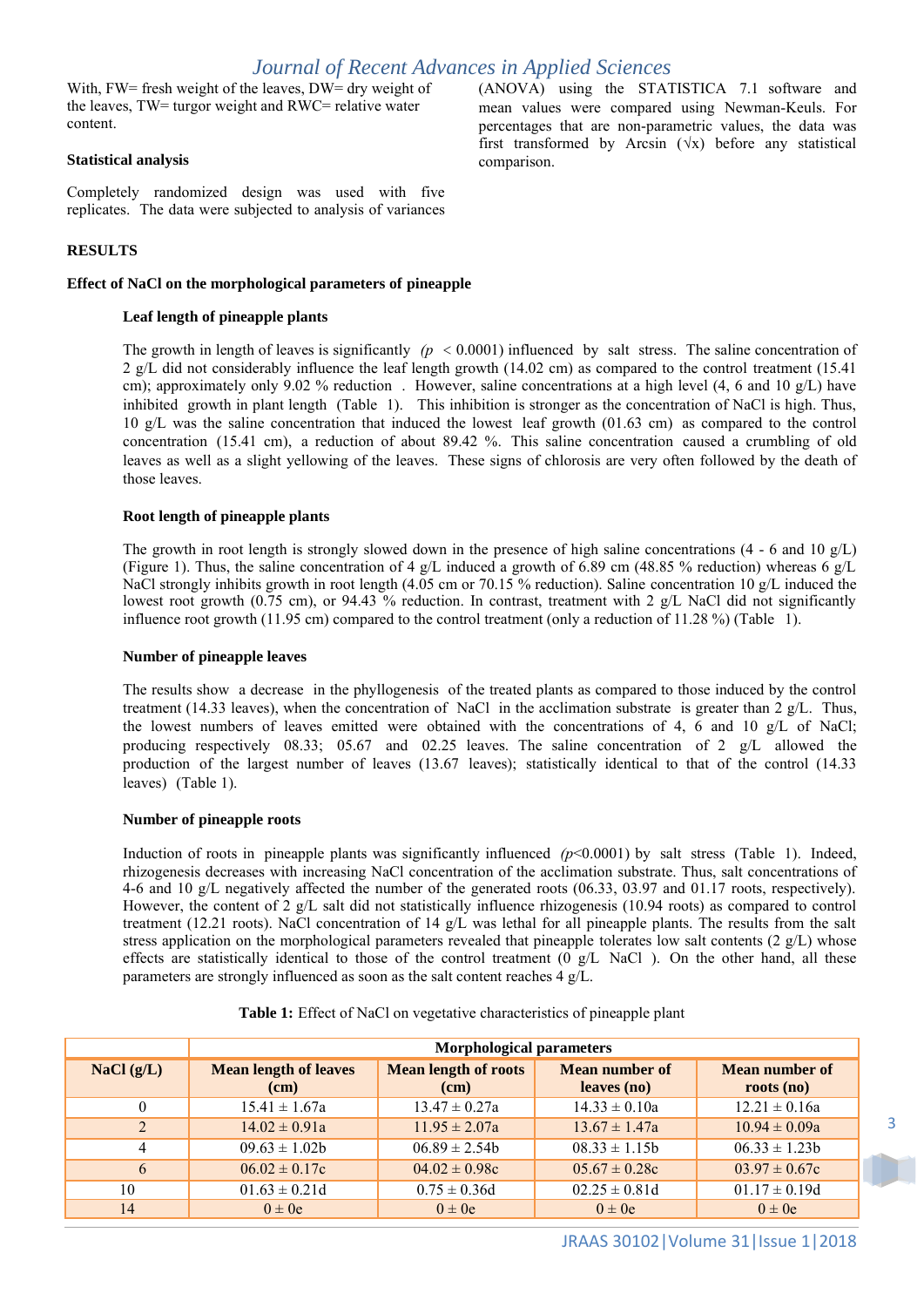$\pm$  s : standard error; means with the same letter in a column are not significantly different (test of Newman-Keuls at 5%); data are the mean of triplicates.





#### **Effect of NaCl on pineapple relative leaf water content**

The analysis of variance revealed a highly significant negative correlation ( $r= 0.92$ ;  $p < 0.0001$ ) between salinity and RWC. Thus, the pineapple leaves RWC decreases as the concentration of NaCl in the acclimation substrate increases. From the control plants to those treated with 4 g/L of NaCl, the leaf water content remained slightly affected. However, from a treatment of 6 g/L of NaCl, the RWC experienced a significant drop: 56.42%, a reduction rate of 43.58%). The plants RWC is strongly reduced in the presence of 10 g/L, a reduction of 78.31%. Since the 14 g/L saline concentration was lethal to the tested plants, the RWC has not been determined (Figure 2).





Values followed of a same letter are not statistically different (test of Newman-keuls at 5%).

#### **Effect of NaCl on leaves pigments content**

#### **Effect of NaCl on chlorophyll pigments content**

Salt stress has significantly influenced the chlorophyllogenesis (*p* <0.0001). Indeed, total chlorophyll progressively deteriorates as salt stress intensifies. As far as the treated plants are concerned, the highest rate of total chlorophyll was obtained with the 2  $g/L$  treatment (158,74 µg/g FM), followed by the 4 g/L (118.51 μg/g FM), 6 g/L (98.76 μg/g FM) and 10 g/L treatment (30.56 μg/g FM). The plants did not survive the 14 g/L treatment. As for the Chl a/Chl b report, it is statistically optimal and less than 1 (Chl a/Chl b ˂ 1) in all pineapple plants, whatever the saline concentration used during the stress (Table 2). Chl b level is therefore higher than that of Chl a.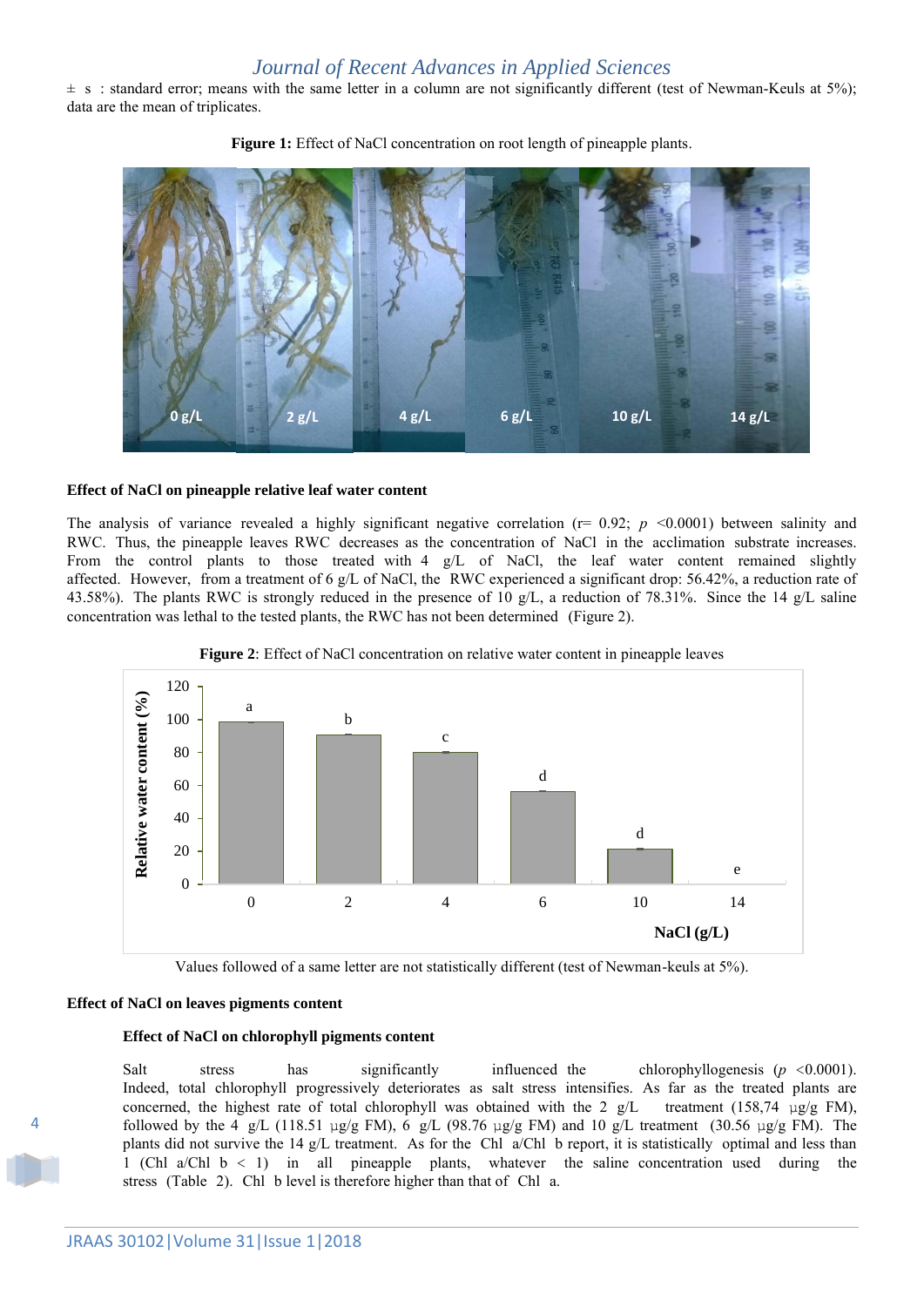**Table 2 :** Effect of NaCl concentration on chlorophyll content.

|              | Chlorophyll content (µg/g FM) |                    |                   |                     |  |
|--------------|-------------------------------|--------------------|-------------------|---------------------|--|
| NaCl $(g/L)$ | Chl a                         | Chl b              | Chl a/ Chl b      | ChlT                |  |
| $\mathbf{0}$ | $56.60 \pm 4.01a$             | $125.60 \pm 8.62a$ | $0.45 \pm 0.001a$ | $182.11 \pm 11.45a$ |  |
| 2            | $47.47 \pm 4.33b$             | $111.27 \pm 4.31b$ | $0.43 \pm 0.002a$ | $158.74 \pm 8.33b$  |  |
| 4            | $35.67 \pm 2.62c$             | $83.05 \pm 5.01c$  | $0.43 \pm 0.010a$ | $118.51 \pm 7.10c$  |  |
| 6            | $28.91 \pm 2.58$ d            | $69.70 \pm 3.64$ d | $0.41 \pm 0.023a$ | $98.76 \pm 5.97d$   |  |
| 10           | $8.97 \pm 2.02e$              | $21.16 \pm 4.42e$  | $0.42 \pm 0.058e$ | $30.56 \pm 2.56$ e  |  |
| 14           | $0 \pm 0f$                    | $0 \pm 0f$         | $0 \pm 0f$        | $0 \pm 0f$          |  |

Chl a: chlorophyll a; Chl b: chlorophyll b; Chl T: total chlorophyll; FM : fresh material;  $\pm s$  : standard error; means with the same letter in a column are not significantly different (test of Newman-Keuls at 5 %); data are the mean of triplicates.

#### **Effect of NaCl on carotenoid content**

Salt stress significantly influenced the carotenoid content (p˂0.0001). According to the results shown in Figure 3, the increase in saline concentration is accompanied by a very significant decrease of carotenoid content in the leaves. This content, from 88.35 μg/g FM in control (0 g/L of NaCl) reached the value of 14.35 μg/g FM in the seedlings exposed to the salt concentration of 10 g/L; displaying thus a decrease of more than 83.76 %. This reduction is less severe in seedlings stressed with 2 g/L of NaCl (72.08 μg/g FM, a reduction of about 18.41 %). Plants treated with 4 g/L NaCl have a carotenoid content of 54.63  $\mu$ g/g FM, a reduction of approximately 38.17 % as compared to that of the control treatment. The maximum saline concentration (14 g/L) caused pineapple plants death.

**Figure 3**:Effect of NaCl concentrations on carotenoid content in pineapple leaves.



Values followed of a same letter are not statistically different (test of Newman-keuls at 5%)

### **Effect of NaCl on proline content variation**

Salt considerably impacts on the leaf accumulation of proline  $(p < 0.001)$ . The analysis of variances revealed that the proline content in the leaves increases with the saline concentration of the medium. Proline therefore accumulates more in the leaves when the NaCl concentration of the culture substrate increases (Figure 4). However, this proline accumulation is low in the leaves of plants treated with saline solutions of 2 and 4 g/L (respectively 0.21 and 0.29 mg/g FM) as compared to the control accumulation. The highest leaf accumulation of proline is recorded in plants treated with 10 g/L NaCl (0.74 mg/g FM, an increase of 311.11 % as compared to the control content (0.18 mg/g FM).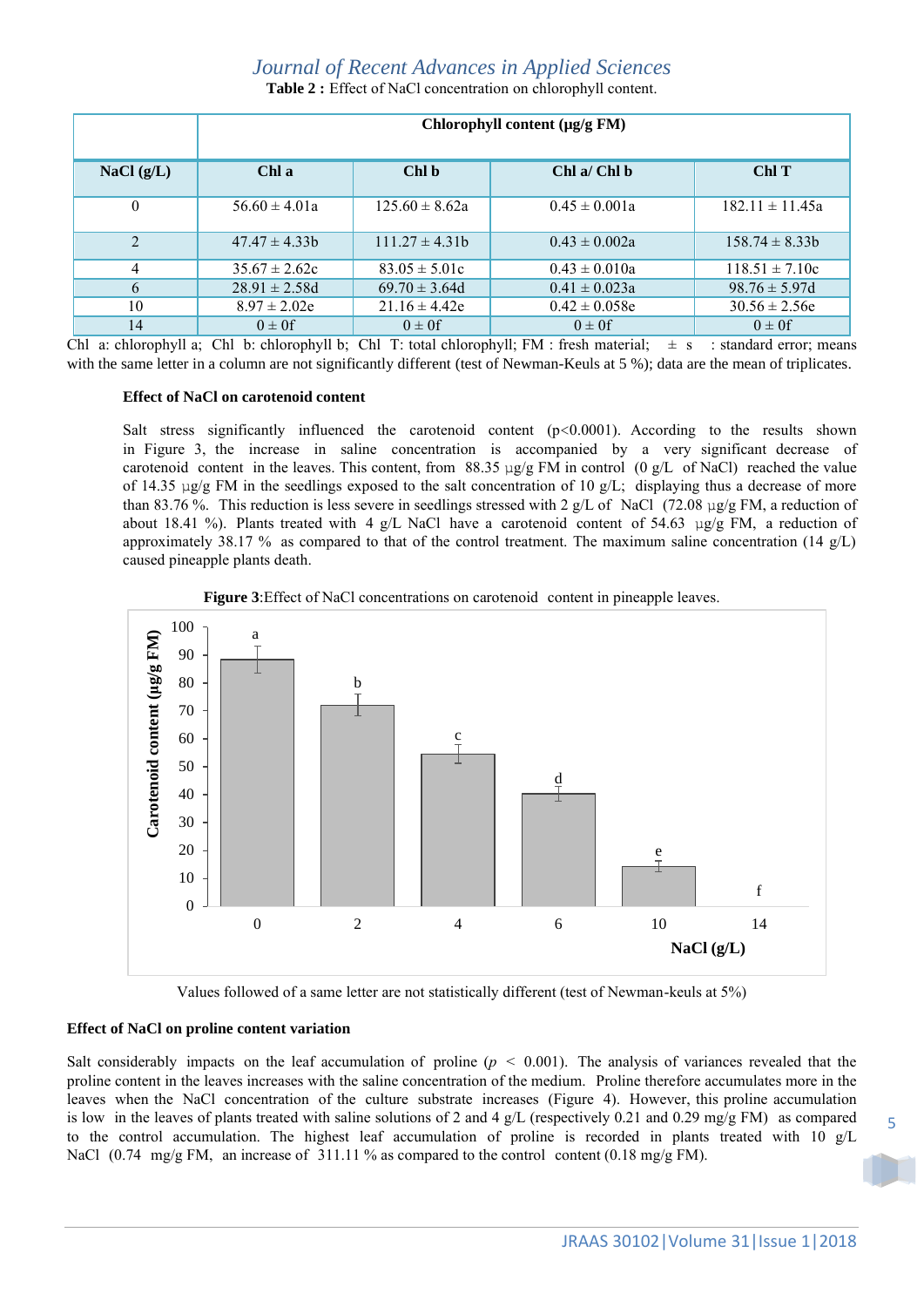**Figure 4**: Effect of NaCl concentrations on proline content in pineapple leaves.



Values followed of a same letter are not statistically different (test of Newman-Keuls at 5%

#### **DISCUSSION**

The results of our study showed that pineapple tolerates low salt levels (2 g/L). On the other hand, the high levels (4, 6 and 10 g/L) induced a significant reduction in above-ground and root biomass. This reduction in biomass would probably be due to an accumulation of mineral ions in different parts in the plant. In fact, the  $Na<sup>+</sup>$ and Cl- ions, accumulated in the tissues of the plants, would cause a toxicity which affects plants development and growth [12]. In addition, the works of Benmahioul *et al.* [13] showed that the repressive effect of salt on the vegetative tract growth is due to an increase in the osmotic pressure of the medium.

This fact inhibits the root absorption of water. Thus, the plant metabolism would be affected and this results in a decrease in cell division, hence the observed slowdown in growth. The high salt level affects the leaves call for water, necessary for photosynthesis. There would be a disturbance in the carbon nutrition of the plant and consequently a decrease in cell division resulting in a decrease in growth. Similar results have been reported by Achour *et al.* [14] in okra and Koutoua *et al.* [15] as for tomato. Therefore, salt stress strongly affects plants morphophysiological functions. According to our results, the depressive action of salt stress on the morphological parameters has often been accompanied by symptoms such as chlorosis, followed by necrosis in some leaves. These toxicity symptoms reduced the active area for photosynthesis and caused a considerable decrease in growth. These mechanisms which cause the reported growth decrease would be the adaption strategies of plants as a response to the stress [15]**.**

Salt stress induces an increasing decrease of relative water content of pineapple leaves as the level of stress increases. Indeed, according to Rochdi *et al.* [16], salt affects all the plant parts. However it is more noticeable on the leaves with the intensification of salt stress. It consequently induces a decrease in tissue hydration, increases the concentration of the internal medium and consequently prevents the release of water from the plants [17]. Similar results have been reported in maize [18]**,** okra [14] and tomato [15]. Other authors argue that the decrease in relative water content under salt stress is related to the toxicity of Na<sup>+</sup> and/or Claccumulated in the cytoplasm to levels exceeding the compartmentalization capacity in the vacuole [16]. The apoplasmic accumulation of  $Na<sup>+</sup>$  and Cl ions is the parameter the most implicated in fading in some species [19]. The results also showed that despite the intensification of saline treatment, the decrease in the level of hydration remains tolerable; except for a lethal level. This high relative water content maintaining under salt stress is a remarkable form of resistance [20, 15]. The relative water content is therefore generally considered as a sensitivity index for plants under stress.

Regarding the physiological parameters in this study, it is reported that the levels of total chlorophyll and carotenoid are negatively influenced by the saline treatments. The contents of these leaves pigments recorded a significant decrease under stress intensification. Salinity therefore has a depressive impact through a reduction in the content of chlorophyll a, chlorophyll b and total chlorophyll [21, 22, 23]. This is because; under stress, plants reduce all metabolic activities that can induce excessive energy expenditure. Thus, the reduction of the leaf area causes a decrease in the absorption of  $CO<sub>2</sub>$  and consequently a reduction in photosynthetic activities [15]. Similar results have been reported by other authors [24, 25]. Furthermore, Levitt [26] reported that the degradation of chlorophylls in leaves under salt stress is due to the instability of the pigmented protein complex, which is disturbed by the excess of  $Na<sup>+</sup>$  and Cl<sup>-</sup> ions, as well as the breakdown of bonds chelated magnesium. The works of [14] on okra helped to infer that the decrease in pigments synthesis is related to the inhibition of the synthesis of the 5-aminolevulinic acid, a chlorophyll precursor [27, 28]. Indeed, under stress, the disturbance of photosynthetic photochemical reactions blocks electrons transfer between LHC II and PSII [29]. Also, salinity damages the PSII and photosynthetic enzymes [30] and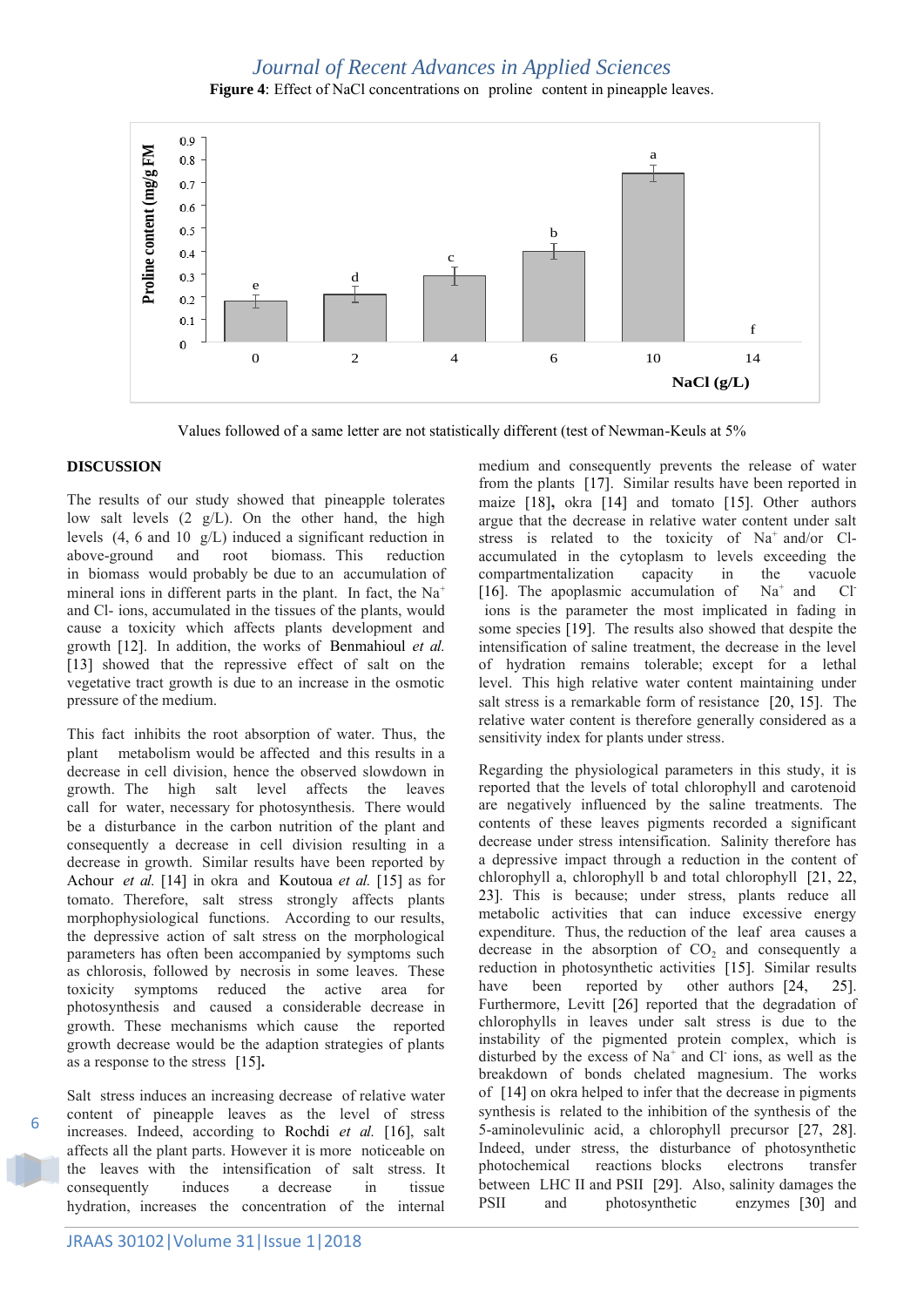also inhibits chlorophyllogenesis. In addition, our results show that the chlorophyll a content is more sensitive to the impact of salt stress than chlorophyll b. According to El Iklil *et al.* [31], the reduction in chlorophyll may be related to the sensitivity of one of the stages of its sodium chloride biosynthesis.

This study also showed that the leaf proline content increases with the saline concentration of the culture substrate. Proline therefore accumulates more in the leaves when the NaCl concentration in the medium increases. This accumulation of proline is a protective strategy [32], from the protein metabolism disturbance due to salt stress [21]. Indeed, the synthesis of this amino acid from L-glutamate is catalyzed by an enzyme: Δ1- pyrroline-5-carboxylate synthase (P5C synthase) whose synthesis is induced by salt stress [33, 34]. Many studies have already argued that proline is certainly one of the most common osmotica that plants synthesize when exposed to water or salt stress [12, 14]. According to these authors, the cytoplasmic accumulation of proline permits to neutralize the ionic and osmotic effects of salt accumulation in the vacuole. This proline accumulation is therefore an adaptation phenomenon to salinity; allowing plants to maintain their turgescence by reducing the water potential. It is a form of adjustment of its osmotic potential [35]. In light of the literature, the role attributed to proline in plants response to stress is sometimes controversial [36, 37]. Lemzeri [38] reported that the most morphophysiologically sensitive species react by accumulating proline more rapidly. On the other hand, those that are tolerant have a relative stability or a low accumulation of their proline content as compared to those which are sensitive. Other authors such as argue that a slight accumulation of proline is an adaptation reaction of plants to stress whereas a high accumulation of this amino acid is a sign of metabolic disturbance [39]. In our study, the high proline accumulation observed in plants with reduced growth and exhibiting signs of chlorosis under extreme salt stress, allows us to think that a high accumulation of this amino acid is a sign of metabolic disturbance. As for pineapple, a low accumulation of leaf proline would therefore be an adaptation response to salinity. However, the high levels of proline would reflect a state of distress and sensitivity to salt. The mechanism of proline accumulation permits to think of the presence of sites of resistance to stress in the plant. Indeed, the proline transportation from the source (site of synthesis) to the site of the resistance has long been recognized as an important parameter in the acquisition of this resistance [40]. In addition, the variances analysis of salt stress impact on the chlorophyll pigments content and the proline content of the leaves in this study, revealed that the high salt contents induce both a decrease in total chlorophyll, chlorophyll a and chlorophyll b pigments, and a strong accumulation of proline in the leaves. Tahri *et al.* [41] showed similar results in wheat. These results suggest the existence of a probable connection between the biosynthetic pathways of chlorophyll pigments and proline [41]. A competition between these two compounds on their common precursor, glutamate, can be at the origin of this evolution [42, 43]. It appears that the stimulation of proline synthesis is parallel to an overall activation of a metabolic pathway from the semialdehyde glutamate to proline [44]. Proline may also

intervene in the regulation of the cytoplasmic pH or constitute a reserve of nitrogen used by the plant after the period of stress [45]. The death of all the vitroplants treated with 14 g/L helps to suggest that this NaCl concentration is a lethal dose [46].

#### **CONCLUSION**

Pineapple tolerates low saline concentrations. On the other hand, high concentrations disturb the development of the plant. Morphologically, the toxicity effect due to high levels of salt in the medium induced a reduction in aboveground and root biomass. These concentrations of NaCl also disrupted the plant photosynthetic metabolism. However, pineapple has responded to high saline concentrations by proline accumulation as an adaptation strategy. This proline would be involved in osmotic adjustment mechanisms and would also serve as osmoprotective agents. This made it possible to maintain a suitable cell turgor in young pineapple plants. However, the accumulation of very high levels of proline would reflect a state of distress and sensitivity to salt. Maintaining moderate relative water content, under salt stress, is a remarkable form of resistance. Pineapple was therefore tolerant to saline concentrations of less than or equal to 4 g/L, because despite these levels the vital parameters were maintained at acceptable values. Concentrations above 4 g/L induce a disturbance of the metabolism of the plant. In pineapple, 14 g/L NaCl is the lethal dose.

#### **CONFLICT OF INTEREST STATEMENT**

The authors declare that the research was conducted in the absence of any commercial or financial relationships that could be construed as a potential conflict of interest.

#### **REFERENCES**

- [1]. Kouadio O, Yapo E, Kouassi K, Silue O, Koffi E, Kouakou T. Improved callogenesis and somatic embryogenesis using amino acids and plant growth regulators combination in pineapple [*Ananas comosus*  (L.) merr. (Bromeliaceae)]. Eur. J. Biotechnol. Biosci.  $2017, 5(5) : 06-16.$
- [2]. FAO. FAO Statistic division, Annuaire de production, [www.fao.org.](http://www.fao.org/) 31/03/2017.
- [3]. Richards R. Increasing salinity tolerance of grain crops: is it worthwhile? Plant and Soil 1992, 146: 89-98.
- [4]. Bohra J, Doerffling K. Potassium nutrition of rice (*Oryza sativa* L.) varieties under NaCl salinity. Plant and Soil. 1993, 152: 299-303.
- [5]. Boriboonkaset T, Theerawitaya C, Yamada N, Pichakum A, Supaibulwatana L, Chaum S. *et al.* Regulation of some carbohydrate metabolism-related genes, starch and soluble sugar contents, photosynthetic activities and yield attributes of two constrasting rice genotypes subjected to salt stress. Protoplasma. 2013, 250(5): 1157- 1167.
- [6]. Slama I, Ben Rejeb K, Rouached A, Jdey A, Rabhi M, Talbi O. *et al.* Presence of proline in salinized nutrient solution re-enforces the role of this amino acid in osmoregulation and protects lipid membrane peroxidation in *Arabidopsis thaliana*. Aust. J. Crop Sci. 2014, 8(10): 1367-1372.
- [7]. Mohamdi M, Bouya D, Salem A. Etude de l'effet du stress salin (NaCl) chez deux variétés de tomate

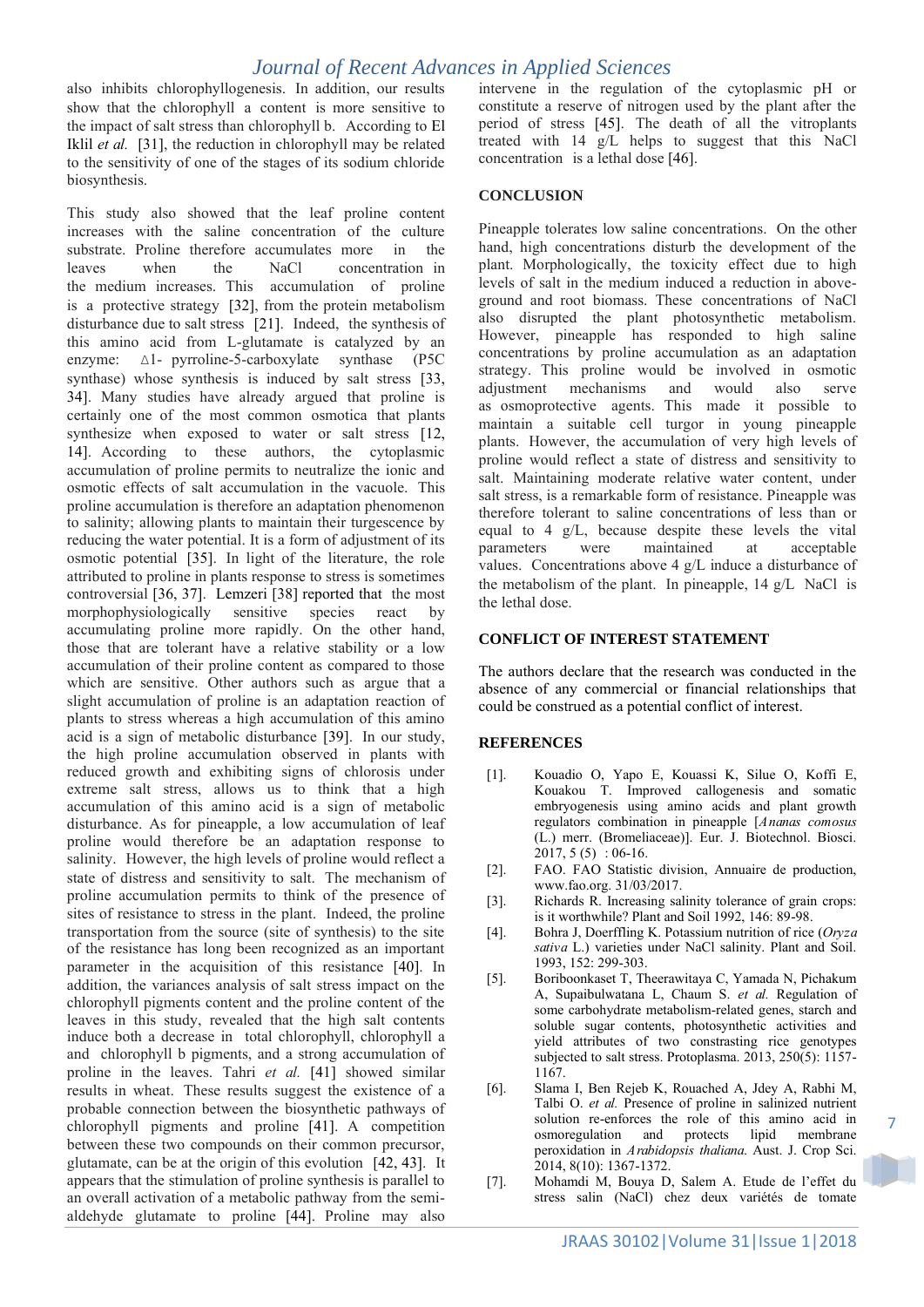(Campbell 33 et Mongal).Inter. J. Biol. Chem. Sci. 2011, 5(3) : 860-900.

- [8]. Dekok L, Graham M. Levels of pigments, soluble proteins, aminoacids and sulfhydryl compounds infoliar tissue of *Arabidopsis thaliana* during dark-induced and natural senescence*.* Plant Physiol. and Biochem*.* 1989,  $27: 203 - 209$
- [9]. Lichtenthaler H. Chlorophyll and carotenoids: Pigments of photosyntetic biomembranes. Met. in Enzymol*.* 1987,
- 148: 350-382.<br>Dreier W, [10]. Dreier W, Göring M. Der einfluss hoher salzkonzentration auf verschieden physiollogische parameter von maiswurzeln. Win Z. der HU Berlin, Nath. Naturwiss. R*.* 1974, 23 : 641-644.
- [11]. Clarke J, McCaig T. Evaluation of Techniques for Screening for Drought Resistance in Wheat, Crop Sci. 1982, 22 (3) 503‐506.
- [12]. Ould Mohamdi M, Bouya D, Ould Mohamed S. Etude de l'effet du stress salin (NaCl) chez deux variétés de tomate (Campbell 33 et Mongal). Int. J. Biol. Chem. Sci. 2011, 5(3): 860-900.
- [13]. Benmahioul B, Daguin F, Kaid-Harche M. Effet du stress salin sur la germination et la croissance in vitro du pistachier (*Pistacia vera* L.). C. R. Biol. 2009, 332:164- 170.
- [14]. Achour A, Bidai Y, Belkhodja M. L'impact de la salinité sur le comportement hydrique et métabolique d'une variété de Gombo (*Abelmoschus esculentus* L.). Int. J. Innov. Appl. Stud. 2015, 12 (4): 943‐953.
- [15]. Koutoua A, Kouassi N, Yapo E, N'guessan A, Kouakou T, Kouadio Yatty. Evaluations morphological, physiological and biochemical of three tomato varieties (*Lycopersicum esculentum*) under salt stress at the University Jean Lorougnon Guede (Côte d'Ivoire). Int. J. Biosci. 2016, 9(3) :99-107.
- [16]. Rochdi A, Lemsellek J, Bousarhal A, Abdellatif R. Evaluation sous serre de la tolérance à la salinité de quelques porte‐greffes d'agrumes : *Citrus aurantium* et deux hybrides de *Poncirus trifoliata* (Poncirus x Citrus sinensis et Poncirus x Mandarinier sunki). Biotechnol. Agron. Soc. Environ*.* 2005, 9(1): 65‐73.
- [17]. Hamrouni G, Hamed R, Abddellaoui K, Kadri M, Ben Naceur S, Bel Hadj. Évaluation de la tolérance au stress salin de quelque accession d'orge (Hordeum vulgare L.) Cultivées en Tunisie : Sci. Tech*.* 2008, 28 : 30 -37.
- [18]. Cui M, Van der Beek J, Ltifi A. Evidence for salt tolerance in pepper varieties (*Capsicum annuum* L.) in Tunisia*.* Euphytica. 2015, 57: 51-56.
- [19]. Hasanuzzaman, Nahar M, Fujita K, Ahmad M, Chanda P, Prasad R, Ozturk M. Enhancing plant productivity under salt stress: Relevance of polyomics, in: P. Ahmad, M.M. Azooz and M.N.V. Prasad (Eds.), Salt Stress in Plants: Signalling, Omics and Adaptations, New York, NY: Springer New York. 2013, pp.113-56.
- [20]. Kara K, Brinis L. Réponse Physiologique au Stress Hydrique de Variétés de Blé Tendre (*Triticum Aestivum*  L*.*) Cultivées en Algérie, Eur.J. Sci. Res. 2012, 81(4) : 524‐532.
- [21]. Lepengue A, Mouaragadja I, Ibrahim B, Ake S, M'Batchi B. Réponse du maïs (*Zea mays* var. LG 60) au stress salin: étude de la synthèse de quelques composes biochimiques. J Anim. Plant Sci. 2012, 14 (1): 1866‐ 1872.
- [22]. R'him T, Tlili I, Hnan I, Ilahy R, Benali A, Jebari H. Effet du stress salin sur le comportement physiologique et métabolique de trois variétés de piment (*Capsicum annuum* L.). J. Appl. Biosci. 2013, 66: 5060‐5069.
- [23]. Rohanipoor A, Norouzi M, Moezzi A, Hassibi P. Effect of Silicon on Some Physiological Properties of Maize (*Zea mays*) under Salt Stress, J. Biol. Environ. Sci. 2013, 7(20): 71‐79.
- [24]. Saha P, Chatterjee P, Biswas A. NaCl pretreatment alleviates salt stress by enhancement of antioxidant defense system and osmolyte accumulation in mungbean (*Vigna radiata* L. Wilczek). Ind. J. Exp. Bio. 2010, 48(6): 593‐600.
- [25]. Baghizadeh A, Salarizadeh M, Abaasi F. Effects of Salicylic acid on some physiological and biochemical parameters of *Brassica napus* L. (Canola) under salt stress. Int. J. Agri. Sci. 2014, 4 (2):147‐152.
- [26]. Levitt J. Response oh plants to environnemental stress: water, radiation, salt and other stresses. Academic Press. 1980; 607p.
- [27]. Santos C. Regulation of chlorophyll biosynthesis and degradation by salt stress in sunflower leaves. Sci. Horticult*.* 2004, 103 (1): 93‐99.
- [28]. Nunkaew T, Kantachote D, Kanzaki H, Nitoda T, Ritchie R. Effects of 5 aminolevulinic acid (ALA)‐containing supernatants from selected Rhodopseudomonas palustris strains on rice growth under NaCl stress, with mediating effects on chlorophyll, photosynthetic electrontransport and antioxidative enzymes. Elec. J. Biotechnol. 2014, 17(1): 19-26.
- [29]. O'Neill P, Shanahan J, Schepers J. Use of chlorophyll fluorescence assessments to differentiate corn hybrid response to variable water conditions. Crop Sci. 2006, 46(2): 681‐687.
- [30]. Youssef T, Awad M. Mechanisms of enhancing photosynthetic gas exchange in date palm seedlings (*Phoenix dactylifera* L.) under salinity stress by a 5‐ aminolevulinic acid‐based fertilizer. J. Plant Growth Regul*.* 2008, 27(1): 1‐9.
- [31]. El Iklil Y, Karrou M, Mrabet R, Benichou M. Effet du stress salin sur la variation de certains métabolites chez *Lycopersicon esculentum* et *Lycopersicon sheesmanii*. Can. J. Plant Sci. 2002, 82: 177-183.
- [32]. Verbruggen N, Hermans C. Proline accumulation in plants: a review. Amino Acids. 2008, 35(4): 753‐759.
- [33]. KaviKishor P, Sangam S, Amrutha R, Sri Laxmi P, Naidu K, Rao K. *et al.* Regulation of proline biosynthesis, degradation, uptake and transport in higher plants: Its implications in plant growth and abiotic stress tolerance. Curr. Sci*.* 2005, 88 (3): 424‐438.
- [34]. Szabados L, Savoure A. Proline: a multifunctional amino acid. Trends in plant sci*.* 2010, 15(2): 89‐97.
- [35]. Demir Y. Growth and proline content of germinating wheat genotypes under ultraviolet light Turk. J. Bot. 2000, 24: 67-70.
- [36]. Feitosa L, Cambraia J, OlivoCano M, Ruiz H. Plant growth and solute accumulation and distribution in two sorghum genotypes under NaCl stress. Braz. J. Plant. Physiol*.* 2001, 13: 270-284.
- [37]. Meloni D, Gulotta M, Martinez C, Oliva M. The effects of salt stress on growth, nitrate reduction and proline and glycinebetaine accumulation in Prosopis alba. Braz. J. Plant Physiol. 2004, 16(1): 1-8.
- [38]. Lemzeri H. Réponses écophysiologiques de trois espèces forestières du genre Acacia, Eucalyptus et Schinus (*A. cyanophylla, E. gomphocephala et S. mölle*) soumises à un stress salin. Thèse Université Mentouri Constantine, Algérie. 2007, 132 p.
- [39]. Cheikh M'hamed H, Abdellaoui R, Kadri K, Ben Naceur, Bel hadj S. Evaluation de la tolérance au stress salin de quelques accessions d'orge (*Hordium vulgare*  L.) cultivées en Tunisie: Approche physiologique. Sci. Tech*.* 2008, 28: 30 -37.
- [40]. Belkhodja M, Bidai Y. Analyse de la proline pour l'étude de la résistance d'une halophyte *Atriplex halimus* L. à la salinité. Note technnique. Laboratoire de Physiologie Végétale, Faculté des Sciences, Université d'Oran, Algérie. 2007, 8 p.
- [41]. Tahri E, Belabed A, Sadki K. Effet d'un stress osmotique sur l'accumulation de proline, de chlorophylle et des ARNm codant pour la glutamine synthétase chez trois

8